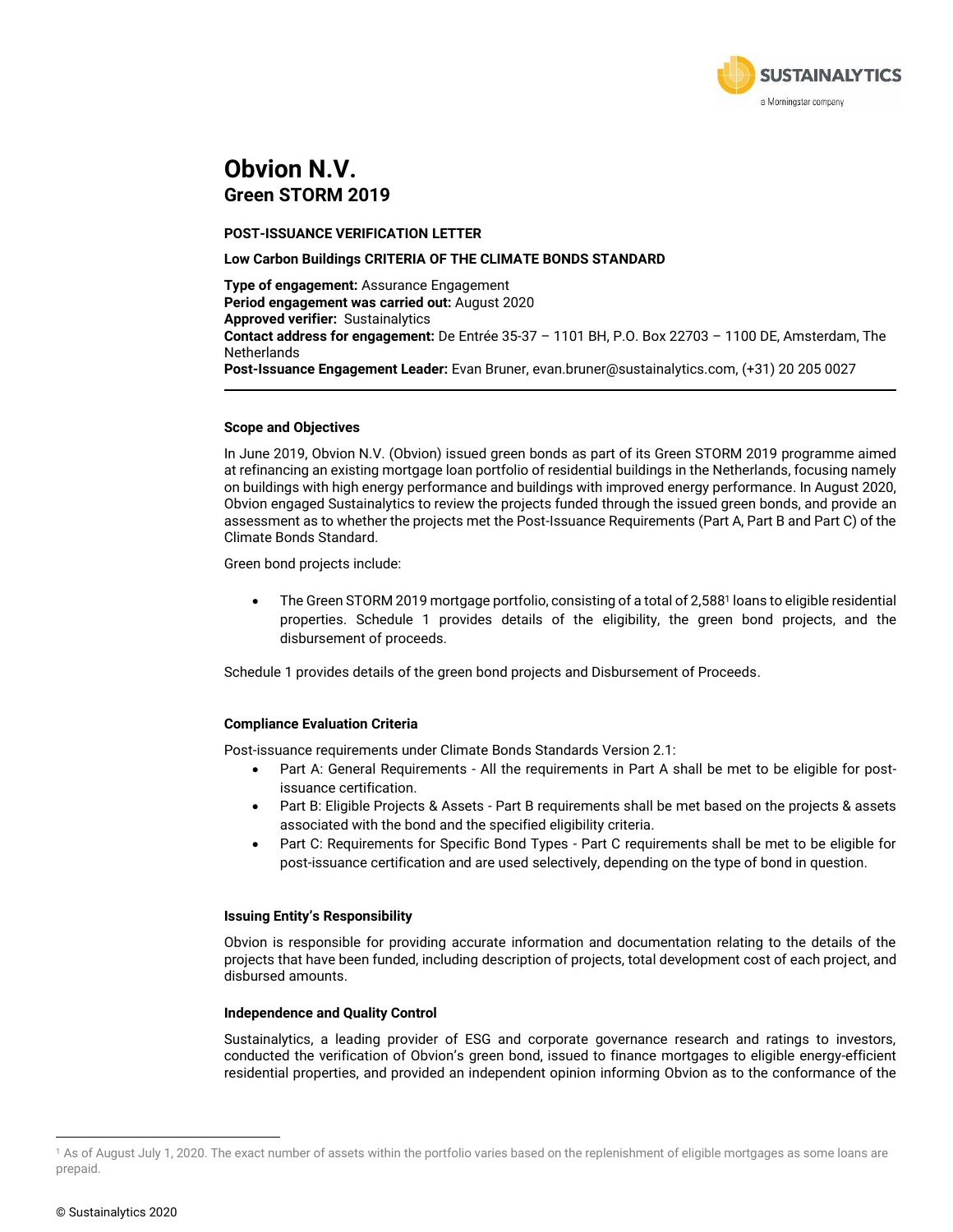

green bond with the Post-Issuance requirements and Low Carbon Buildings criteria of the Climate Bonds Standard.

Sustainalytics has relied on the information and the facts presented by Obvion with respect to the Nominated Projects. Sustainalytics is not responsible nor shall it be held liable if any of the opinions, findings, or conclusions it has set forth herein are not correct due to incorrect or incomplete data provided by Obvion.

Sustainalytics makes all efforts to ensure the highest quality and rigor during its assessment process and enlisted its Sustainability Bonds Review Committee to provide oversight over the assessment of the bond.

#### **Verifier's Responsibility**

Sustainalytics conducted the verification in accordance with the Climate Bonds Standard Version 2.1 and with International Standard on Assurance Engagements 3000 (ISAE 3000) – Assurance Engagements other than Audits or Reviews of Historical Information.

The work undertaken as part of this engagement included conversations with relevant Obvion employees and review of relevant documentation to confirm the conformance of Obvion's green bond with the Post-Issuance Requirements (Part A, Part B and Part C) of the Climate Bonds Standard Version 2.1.

#### **Exceptions**

No exceptions were identified. All projects aligned with the Post-Issuance requirements of the Climate Bonds Standard and were in conformance with the Low Carbon Buildings criteria.

#### **Conclusion**

Based on the limited assurance procedures conducted, nothing has come to Sustainalytics' attention that causes us to believe that, in all material respects, the allocation of EUR 618,670,795.66 from the Obvion green bond, issued to fund eligible green projects, is not in conformance with the Post-Issuance requirements of the Climate Bonds Standard.

## **Detailed Findings**

| <b>Eligibility Criteria</b>                                                              | <b>Procedure Performed</b>                                                                                                                                                                                                             | <b>Factual Findings</b>                                                                                                               | <b>Error</b> or<br><b>Exceptions</b><br><b>Identified</b> |
|------------------------------------------------------------------------------------------|----------------------------------------------------------------------------------------------------------------------------------------------------------------------------------------------------------------------------------------|---------------------------------------------------------------------------------------------------------------------------------------|-----------------------------------------------------------|
| <b>Compliance to Part</b><br>A: General<br><b>Requirements</b>                           | Verification of 2,588 projects funded<br>by the green bond in 2019 to<br>determine if Part A: General<br>Requirements were met (See<br>Schedule 2A and 2A).                                                                            | All 2,588 projects reviewed<br>complied with the General<br>Requirements.                                                             | None                                                      |
| <b>Compliance to Part</b><br><b>B: Eligible Projects</b><br>& Assets                     | Verification of 2,588 projects funded<br>by the green bond in 2019 to<br>determine if projects fall into (i) one of<br>the investment areas of the Climate<br>Bonds Taxonomy (ii) meet the Low<br>Carbon Buildings technical criteria. | All 2,588 projects fall under<br>the Low Carbon Buildings<br>criteria and meet the Low<br>Carbon Buildings technical<br>requirements. | None                                                      |
| <b>Compliance to Part</b><br><b>C: Requirements</b><br>for Specific Bond<br><b>Types</b> | Bond Type Applicable: Use of<br>Proceeds Bond.                                                                                                                                                                                         | The requirements of<br>Project Holding, Settlement<br>Period and Earmarking<br>have been met.                                         | None                                                      |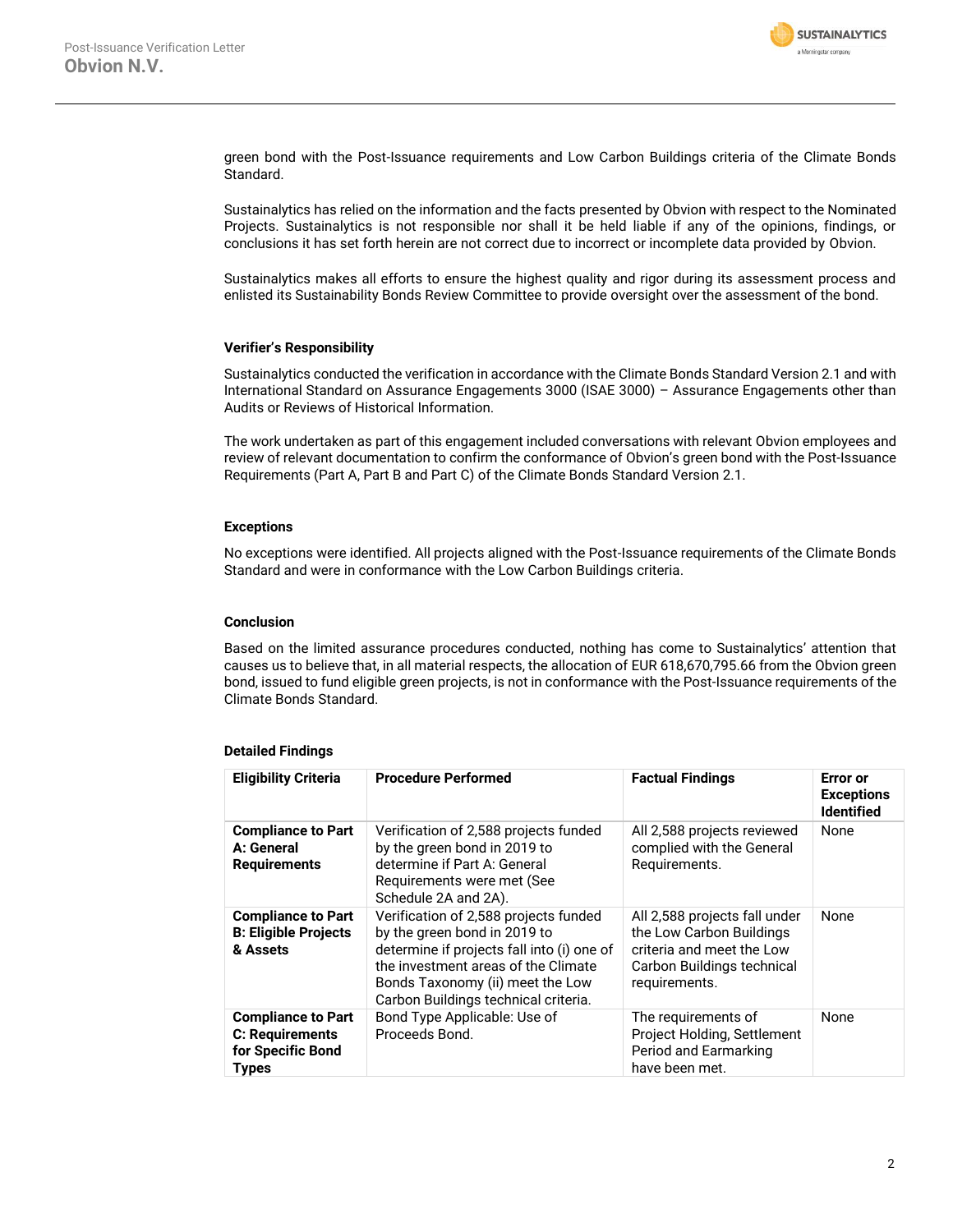

# **Schedule 1: Detailed Overview of Nominated Projects and Assets**

All 2,588 mortgages in the portfolio are for residential buildings in the Netherlands that meet the following eligibility criteria:

- Residential buildings which have obtained an Energy Performance Certificate (energy label) of "A" based on the Methodology Energy Performance Certificate.
- Residential buildings that have achieved at least a 30% improvement in energy performance (at least a two-notch upgrade to a 'definitive' EPC of "C" or "B" or an upgrade to an EPC label "A") compared to an average house within the same building period.

As of July 1, 2020, the distribution of the portfolio is as follows:

| <b>EPC Label</b> | <b>Outstanding Amount</b> | <b>Share of outstanding</b> | # of Loans | <b>Share of number of</b> |
|------------------|---------------------------|-----------------------------|------------|---------------------------|
|                  |                           | amount                      |            | loans                     |
|                  | €561,060,165.95           | 90.69%                      | 2,330      | 90.03%                    |
| B                | €14.277.918.31            | 2.31%                       | 52         | 2.01%                     |
|                  | €43.332.711.4             | 7.00%                       | 206        | 7.96%                     |
| <b>Total</b>     | €618,670,795.66           | 100.00%                     | 2.588      | 100.00%                   |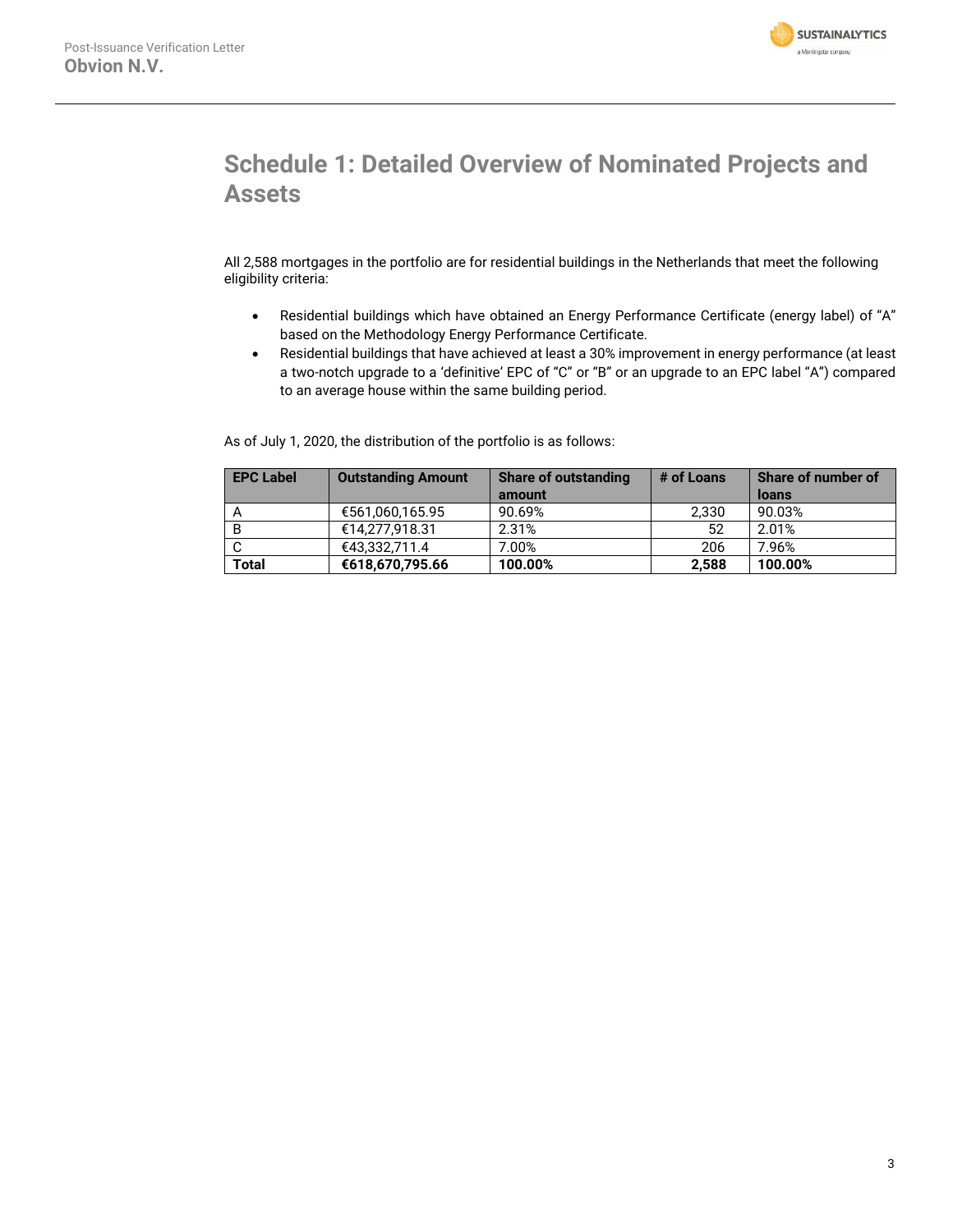

# **Schedule 2A: Post-Issuance General Requirements of the Climate Bonds Standard**

| <b>Nominated Projects &amp; Assets</b>         | 4.1 Statement on the environmental objectives of the bond                                                                                                                  |
|------------------------------------------------|----------------------------------------------------------------------------------------------------------------------------------------------------------------------------|
|                                                | 4.2 Nominated Projects meet the Climate Bonds criteria                                                                                                                     |
|                                                | 4.3 Confirmation that Nominated Projects and Assets will not be<br>nominated to other Climate Bonds                                                                        |
| <b>Use of Proceeds</b>                         | 5.1 Net Proceeds of the bond allocated to the Nominated Projects                                                                                                           |
|                                                | 5.2 Funds allocated to Nominated Projects within 24 months of<br>issuance of the bond                                                                                      |
|                                                | 5.3 Estimate of the share of the Net Proceeds used for financing and<br>re-financing                                                                                       |
|                                                | 5.4 Net Proceeds of the bond shall be tracked by the Issuer following<br>a formal internal process                                                                         |
|                                                | 5.5 Net Proceeds of the bond shall be no greater than the total<br>investment or the total Fair Market Value of the Nominated<br>Projects & Assets at the time of issuance |
| <b>Non-Contamination of</b><br><b>Proceeds</b> | 6.1 Tracking of proceeds                                                                                                                                                   |
|                                                | 6.2 Managing of unallocated proceeds                                                                                                                                       |
|                                                | 6.3 In the case of a Force Majeure, the Issuer may apply to the<br>Climate Bonds Standard Board for an extension to the asset<br>allocation period                         |
| <b>Confidentiality</b>                         | 7.1 Information about the Nominated Projects & Assets provided to<br>the Verifier and to the Climate Bonds Standard Board                                                  |
|                                                | 7.2 Issuer should disclose information about the bond and the<br>Nominated Projects & Assets to the market                                                                 |
| <b>Reporting Post-Issuance</b>                 | 8.1 Report containing the list of Nominated Projects & Assets to<br>which proceeds of the bond have been allocated                                                         |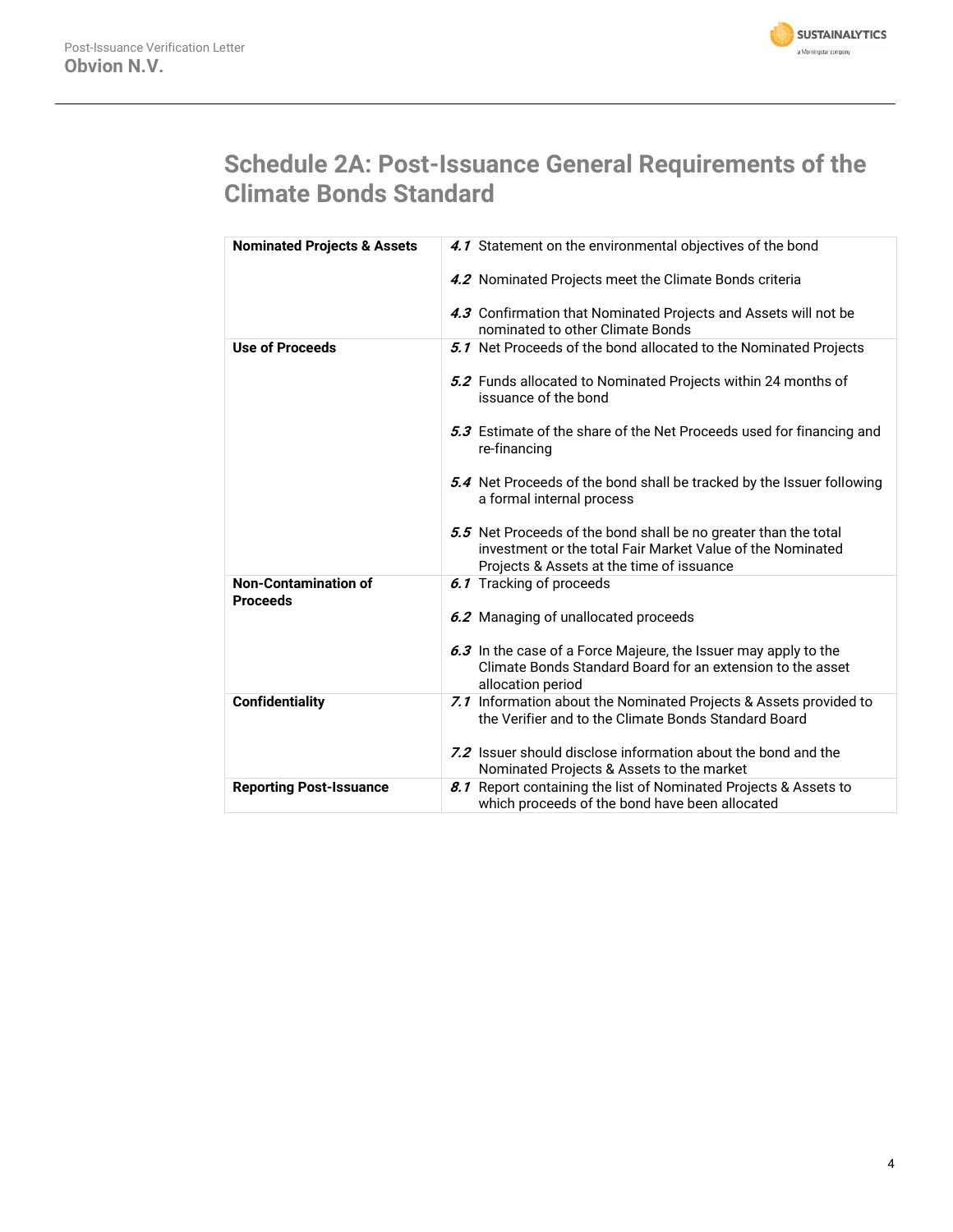

# **Schedule 2B: Conformance to the Post-Issuance Requirements of the Climate Bonds Standard**

| <b>Procedure</b>                                                                                         | <b>Factual Findings</b>                                                                                                                                                                                                                                                                                                                                                                                                                                                                                                                                                                                                                                                            | <b>Error</b> or                        |
|----------------------------------------------------------------------------------------------------------|------------------------------------------------------------------------------------------------------------------------------------------------------------------------------------------------------------------------------------------------------------------------------------------------------------------------------------------------------------------------------------------------------------------------------------------------------------------------------------------------------------------------------------------------------------------------------------------------------------------------------------------------------------------------------------|----------------------------------------|
| <b>Performed</b>                                                                                         |                                                                                                                                                                                                                                                                                                                                                                                                                                                                                                                                                                                                                                                                                    | <b>Exceptions</b><br><b>Identified</b> |
| <b>Verification of</b><br><b>Nominated</b><br>Projects &<br>Assets                                       | 4.1 The objective of the bond is to primarily use proceeds to finance<br>residential mortgages on energy-efficient properties (Nominated<br>Projects).<br>4.2 Obvion's management confirms that the nominated projects meet<br>the Eligibility Criteria.<br>4.3 Obvion's management confirms that the projects shall not be                                                                                                                                                                                                                                                                                                                                                        | None                                   |
|                                                                                                          | nominated to other Climate Bonds.                                                                                                                                                                                                                                                                                                                                                                                                                                                                                                                                                                                                                                                  |                                        |
| <b>Verification of</b><br>requirements<br>specified<br>under Use of<br><b>Proceeds</b>                   | 5.1 Net Proceeds of the bond have been allocated to the 2,588<br>Nominated Projects.<br>5.2 Obvion's management has confirmed that funds have been<br>allocated to Nominated Projects within 24 months of the issuance.<br>5.3 Obvion's management has confirmed that all Net Proceeds of the<br>bond were used for financing only.<br>5.4 Obvion's management has confirmed that Net Proceeds of the<br>bond shall be tracked by the Issuer following a formal internal<br>process.<br>5.5 Obvion's management has confirmed that the Net Proceeds of the<br>bond shall be no greater than the total investment in the<br>Nominated Projects or the Total Development Cost of the | None                                   |
|                                                                                                          | Nominated Projects.                                                                                                                                                                                                                                                                                                                                                                                                                                                                                                                                                                                                                                                                |                                        |
| <b>Verification of</b><br>requirements<br>specified<br>under Non-<br><b>Contamination</b><br>of Proceeds | 6.1 Obvion's management confirms that the proceeds have been<br>segregated and tracked in a systematic manner and were<br>exclusively used to finance Nominated Projects.<br>6.2 Obvion's management confirms that proceeds were fully allocated<br>at the time of issuance.                                                                                                                                                                                                                                                                                                                                                                                                       | None                                   |
| <b>Verification of</b><br>requirements<br>specified<br>under<br><b>Confidentiality</b>                   | 7.1 Obvion's management confirms that all relevant information about<br>the Nominated Projects has been provided to the Verifier and to<br>the Climate Bonds Standard Board to support the assessment of<br>conformance with the Climate Bonds Standard.<br>7.2 Obvion's management confirms that all relevant information about<br>the bond and the Nominated Projects has been disclosed to the<br>market.                                                                                                                                                                                                                                                                       | None                                   |
| <b>Verification of</b><br>requirements<br>specified<br>under<br><b>Reporting</b><br>Post-Issuance        | 8.1 Obvion's management has provided a report containing the list of<br>Nominated Projects to which proceeds of the bond have been<br>allocated (See Schedule 1).                                                                                                                                                                                                                                                                                                                                                                                                                                                                                                                  | None                                   |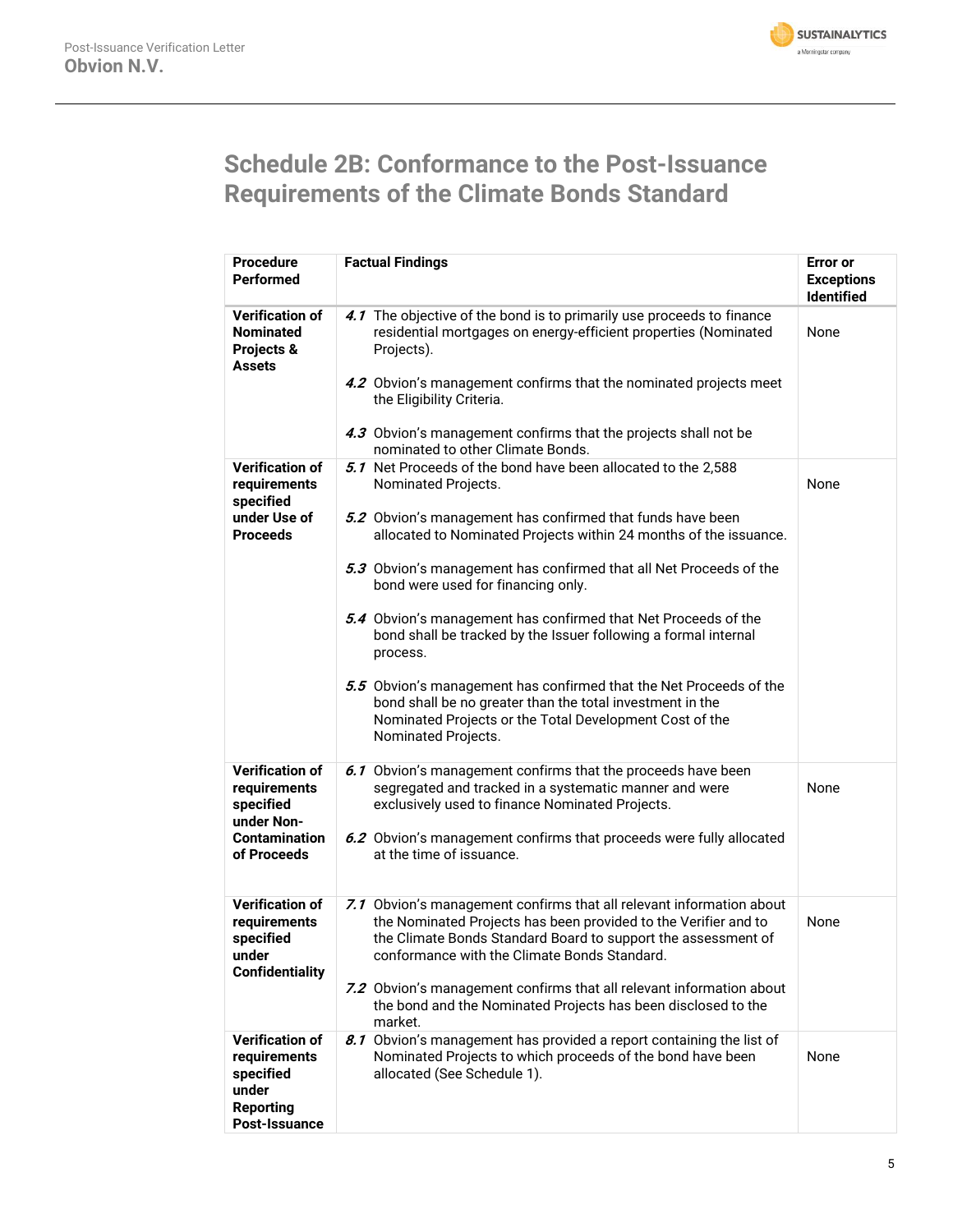# **Disclaimer**

## **Copyright ©2020 Sustainalytics. All rights reserved.**

The information, methodologies and opinions contained or reflected herein are proprietary of Sustainalytics and/or its third party suppliers (Third Party Data), and may be made available to third parties only in the form and format disclosed by Sustainalytics, or provided that appropriate citation and acknowledgement is ensured. They are provided for informational purposes only and (1) do not constitute an endorsement of any product or project; (2) do not constitute investment advice, financial advice or a prospectus; (3) cannot be interpreted as an offer or indication to buy or sell securities, to select a project or make any kind of business transactions; (4) do not represent an assessment of the issuer's economic performance, financial obligations nor of its creditworthiness; and/or (5) have not and cannot be incorporated into any offering disclosure.

These are based on information made available by the issuer and therefore are not warranted as to their merchantability, completeness, accuracy, up-to-datedness or fitness for a particular purpose. The information and data are provided "as is" and reflect Sustainalytics` opinion at the date of their elaboration and publication. Sustainalytics accepts no liability for damage arising from the use of the information, data or opinions contained herein, in any manner whatsoever, except where explicitly required by law. Any reference to third party names or Third-Party Data is for appropriate acknowledgement of their ownership and does not constitute a sponsorship or endorsement by such owner. A list of our third-party data providers and their respective terms of use is available on our website. For more information, visit [http://www.sustainalytics.com/legal-disclaimers.](http://www.sustainalytics.com/legal-disclaimers)

The issuer is fully responsible for certifying and ensuring the compliance with its commitments, for their implementation and monitoring.